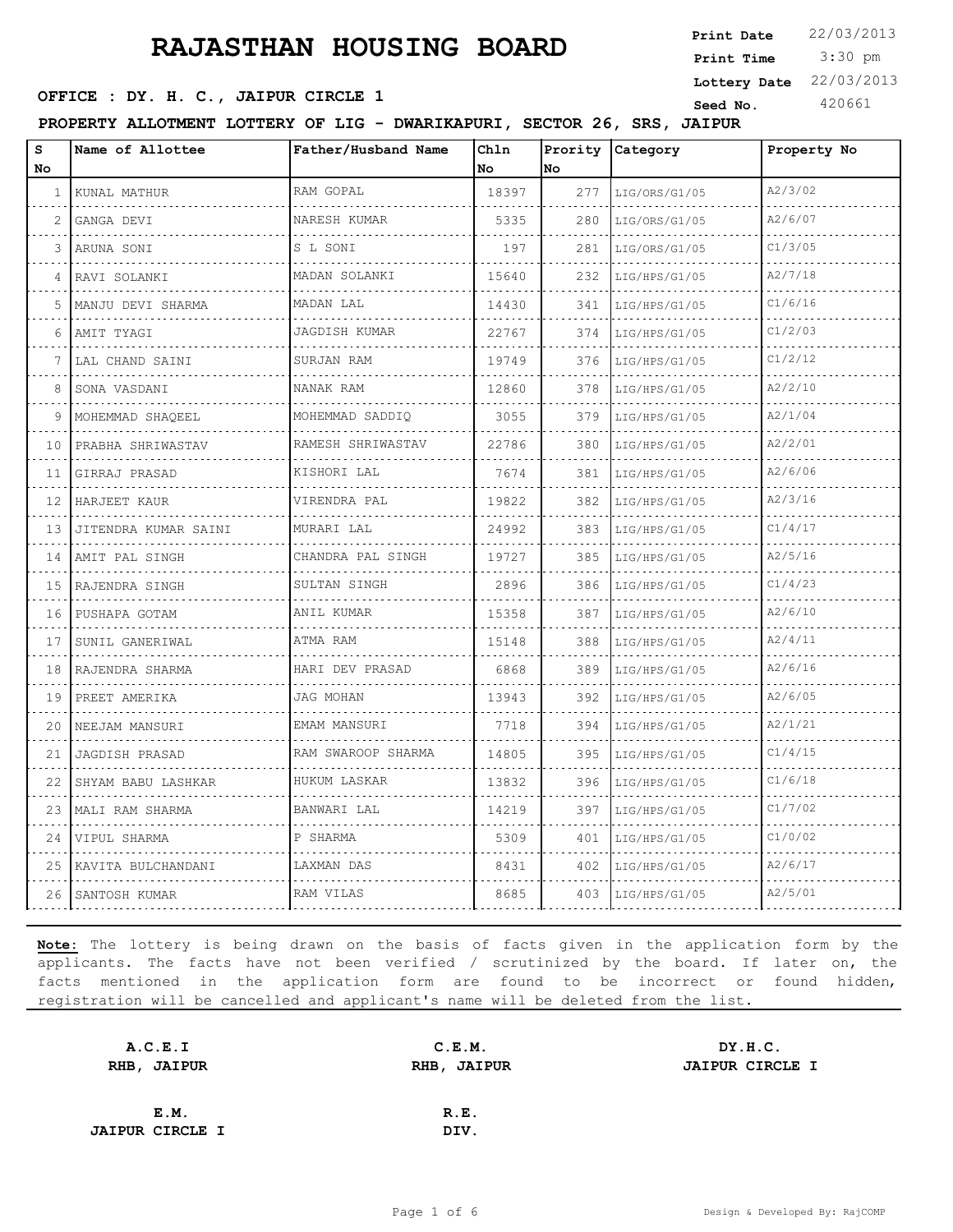3:30 pm **Print Date**  $22/03/2013$ **Print Time Lottery Date** 22/03/2013

### **SEED OFFICE : DY. H. C., JAIPUR CIRCLE 1 Seed No.** 420661

**PROPERTY ALLOTMENT LOTTERY OF LIG - DWARIKAPURI, SECTOR 26, SRS, JAIPUR**

| S<br>No.      | Name of Allottee          | Father/Husband Name  | Chln<br>No. | Prority<br>No | Category      | Property No |
|---------------|---------------------------|----------------------|-------------|---------------|---------------|-------------|
| 27            | AJIT KUMAR GUPTA          | SHIV CHARAN          | 18956       | 404           | LIG/HPS/G1/05 | A2/7/17     |
| - - - -<br>28 | SUDHIR SHARMA             | NIRANJAN LAL         | 7233        | 405           | LIG/HPS/G1/05 | C1/5/09     |
| 29            | RAGHUVEER PRASAD AGARWAL  | RAM SARAN LAL        | 10043       | 406           | LIG/HPS/G1/05 | C1/1/12     |
| 30            | OM PAL SINGH              | RAGUVEER SINGH<br>.  | 84          | 407           | LIG/HPS/G1/05 | C1/4/16     |
| 31            | MUKESH SHARMA             | NAND KISHOR          | 15970       | 408           | LIG/HPS/G1/05 | C1/4/21     |
| 32            | MAHENDRA KUMAR LALA       | RADHESHYAM LATA<br>. | 19946       | 409           | LIG/HPS/G1/05 | A2/5/20     |
| 33            | RAGHUVEER SINGH           | MOHAN SINGH          | 14767       | 413           | LIG/HPS/G1/05 | C1/5/04     |
| 34            | JITENDRA SIDANA           | ANAND PRAKASH        | 7315        | 414           | LIG/HPS/G1/05 | C1/7/21     |
| 35            | PAWAN KUMAR               | BANWARI LAL          | 20988       | 415           | LIG/HPS/G1/05 | C1/2/02     |
| 36            | MUKESH KUMAR JAIN         | KANWARI LAL          | 14734       | 418           | LIG/HPS/G1/05 | C1/7/07     |
| 37            | OM PRAKASH SHARMA         | JAGDISH NARAIN       | 19074       | 420           | LIG/HPS/G1/05 | A2/2/04     |
| 38            | LAKHAMI CHAND SHARMA<br>. | MUNGA RAM SHARMA     | 7862        | 507           | LIG/ORS/G2/05 | A2/3/18     |
| 39            | GAYATRI DEVI              | KHETA RAM            | 24481       | 508           | LIG/ORS/G2/05 | C1/5/11     |
| 40            | RAJENDRA KUMAR            | HAJARI LAL           | 18941       | 510           | LIG/ORS/G2/05 | C1/7/14     |
| 41            | GIRIJA SHARMA             | KRISHAN MOHAN        | 13885       | 511           | LIG/ORS/G2/05 | A2/7/07     |
| 42            | CHANDAN BALA              | MAHAVEER PRASAD      | 7584        | 512           | LIG/ORS/G2/05 | C1/7/10     |
| 43            | VISHAL CHAND              | GOPAL LAL            | 17013       | 514           | LIG/ORS/G2/05 | C1/5/08     |
| 44            | BAL KISHAN RATHI          | LAKSHMI CHAND RATHI  | 20238       | 516           | LIG/ORS/G2/05 | C1/7/23     |
| 45            | SITA RAM KUMHAR           | MOTI LAL             | 18139       | 517           | LIG/ORS/G2/05 | C1/1/23     |
| 46            | PRITI GOYAL               | VIKAS GOYAL          | 7070        | 519           | LIG/ORS/G2/05 | A2/5/24     |
| 47            | NIDHI JHALANI             | GIRRAJ PRASAD<br>.   | 23881       | 523           | LIG/ORS/G2/05 | C1/3/19     |
| 48            | JORAVAR SINGH             | KHUMAN SINGH         | 21825       | 525           | LIG/ORS/G2/05 | A2/4/05     |
| 49            | RAJESH KIRNANI            | GORDHAN DAS          | 16185       | 529           | LIG/ORS/G2/05 | A2/6/19     |
| 50            | HANI JOGETIA              | RAJ KUMAR JOGETIA    | 16318       | 530           | LIG/ORS/G2/05 | A2/5/07     |
| 51            | HEERA LAL                 | PURUSHOTTAM          | 10964       | 532           | LIG/ORS/G2/05 | A2/6/21     |
| 52            | NARENDRA KUMAR JAIN       | <b>BHAG CHAND</b>    | 16391       | 534           | LIG/ORS/G2/05 | A2/1/08     |

| A.C.E.I                | C.E.M.      | DY.H.C.                |
|------------------------|-------------|------------------------|
| RHB, JAIPUR            | RHB, JAIPUR | <b>JAIPUR CIRCLE I</b> |
|                        |             |                        |
| E.M.                   | R.E.        |                        |
| <b>JAIPUR CIRCLE I</b> | DIV.        |                        |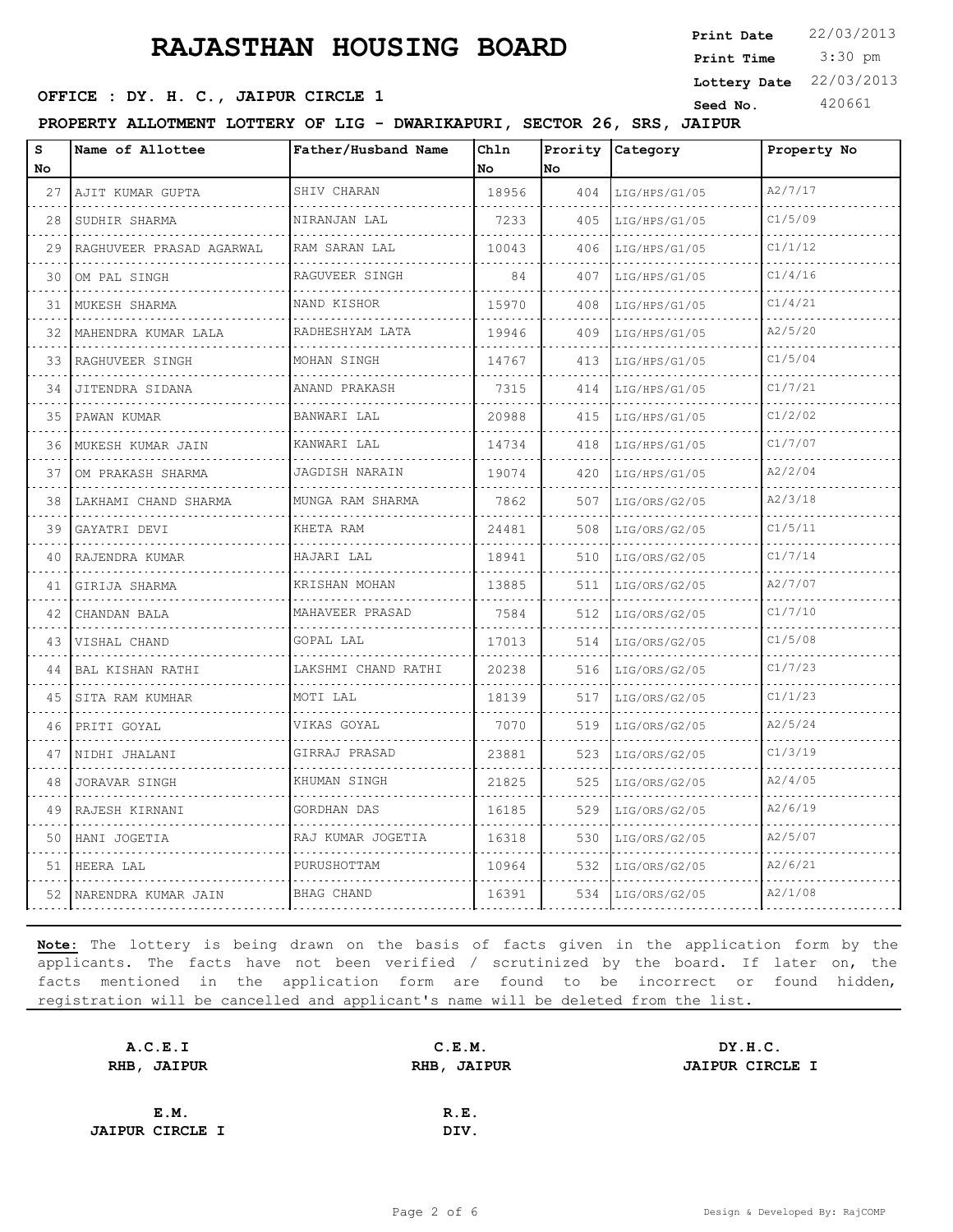3:30 pm **Print Date**  $22/03/2013$ **Print Time Lottery Date** 22/03/2013

### **SEED OFFICE : DY. H. C., JAIPUR CIRCLE 1 Seed No.** 420661

**PROPERTY ALLOTMENT LOTTERY OF LIG - DWARIKAPURI, SECTOR 26, SRS, JAIPUR**

| s<br>No | Name of Allottee   | Father/Husband Name  | Chln<br>No. | <b>No</b> | Prority Category | Property No |
|---------|--------------------|----------------------|-------------|-----------|------------------|-------------|
| 53      | ANNU SHAH          | ABHAY KUMAR          | 25480       | 535       | LIG/ORS/G2/05    | C1/1/24     |
| 54      | KAMLI DEVI         | MATA DEEN            | 13619       | 536       | LIG/ORS/G2/05    | A2/3/19     |
| 55      | DEVESH JOSHI       | POONAM CHAND         | 13884       | 543       | LIG/ORS/G2/05    | C1/3/01     |
| 56      | VIVEK JAIN         | GYAN CHAND JAIN<br>. | 6594        | 549       | LIG/ORS/G2/05    | A2/1/20     |
| 57      | RATAN DEVI         | SATYA NARAIN         | 25481       | 550       | LIG/ORS/G2/05    | A2/7/23     |
| 58      | ICHARAJ KANWAR     | MUKHARAM SINGH<br>.  | 7050        | 551       | LIG/ORS/G2/05    | C1/2/10     |
| 59      | MANISH JAIN        | MAHENDRA KUMAR JAIN  | 13034       | 552       | LIG/ORS/G2/05    | C1/7/01     |
| 60      | RAVINDRA KUMAR     | GAURI SHANKAR        | 24351       | 556       | LIG/ORS/G2/05    | A2/3/17     |
| 61      | NEERAJ KUMAR       | <b>B N PRASAD</b>    | 10968       | 557       | LIG/ORS/G2/05    | A2/1/16     |
| 62      | ABDUL SABUR        | ABDUL SAKUR          | 19986       | 559       | LIG/ORS/G2/05    | A2/4/24     |
| 63      | PREM RAJ PURVIA    | KANHIYA LAL          | 5650        | 560       | LIG/ORS/G2/05    | A2/2/07     |
| 64      | BHUVNESH KUMAR     | BRIJ KISHOR          | 7621        | 563       | LIG/ORS/G2/05    | C1/3/03     |
| 65      | SUNITA SEN         | ASHISH KUMAR         | 8435        | 564       | LIG/ORS/G2/05    | C1/0/18     |
| 66      | JAIDEEP NANSI      | DILIP SINGH          | 13042       | 565       | LIG/ORS/G2/05    | C1/4/13     |
| 67      | BANNA LAL          | MOHARI LAL           | 6234        | 566       | LIG/ORS/G2/05    | A2/1/13     |
| 68      | VINOD KUMAR VERMA  | SHANKAR LAL          | 276         | 568       | LIG/ORS/G2/05    | C1/1/20     |
| 69      | <b>RATAN SINGH</b> | DEVI SINGH           | 5718        | 569       | LIG/ORS/G2/05    | A2/2/24     |
| 70      | KAILASH CHAND      | DULI CHAND           | 10819       | 571       | LIG/ORS/G2/05    | A2/4/15     |
| 71      | CHAYA MITTAL       | SHANKAR MITTAL       | 19993       | 574       | LIG/ORS/G2/05    | A2/5/04     |
| 72      | NARENDRA KUMAR     | HUKMI CHAND          | 6750        | 575       | LIG/ORS/G2/05    | A2/7/20     |
| 73      | JAYA KESHWANI      | GOVIND KESHWANI      | 3596        | 577       | LIG/ORS/G2/05    | C1/5/13     |
| 74      | SHIV RAM GURJAR    | BANSHI LAL           | 19947       | 580       | LIG/ORS/G2/05    | A2/2/02     |
| 75      | DHARM LADKANI      | NARSINGH MAL         | 4484        | 583       | LIG/ORS/G2/05    | A2/3/15     |
| 76      | LALIT MITTHA       | SANT LAL             | 22981       | 584       | LIG/ORS/G2/05    | C1/4/18     |
| 77      | RAGHU VEER SINGH   | MOOL CHAND           | 21710       | 585       | LIG/ORS/G2/05    | A2/3/06     |
| 78      | SWAROOP KANWAR     | GANPAT SINGH         | 23320       | 586       | LIG/ORS/G2/05    | A2/2/03     |

| A.C.E.I                | C.E.M.      | DY.H.C.                |
|------------------------|-------------|------------------------|
| RHB, JAIPUR            | RHB, JAIPUR | <b>JAIPUR CIRCLE I</b> |
|                        |             |                        |
| E.M.                   | R.E.        |                        |
| <b>JAIPUR CIRCLE I</b> | DIV.        |                        |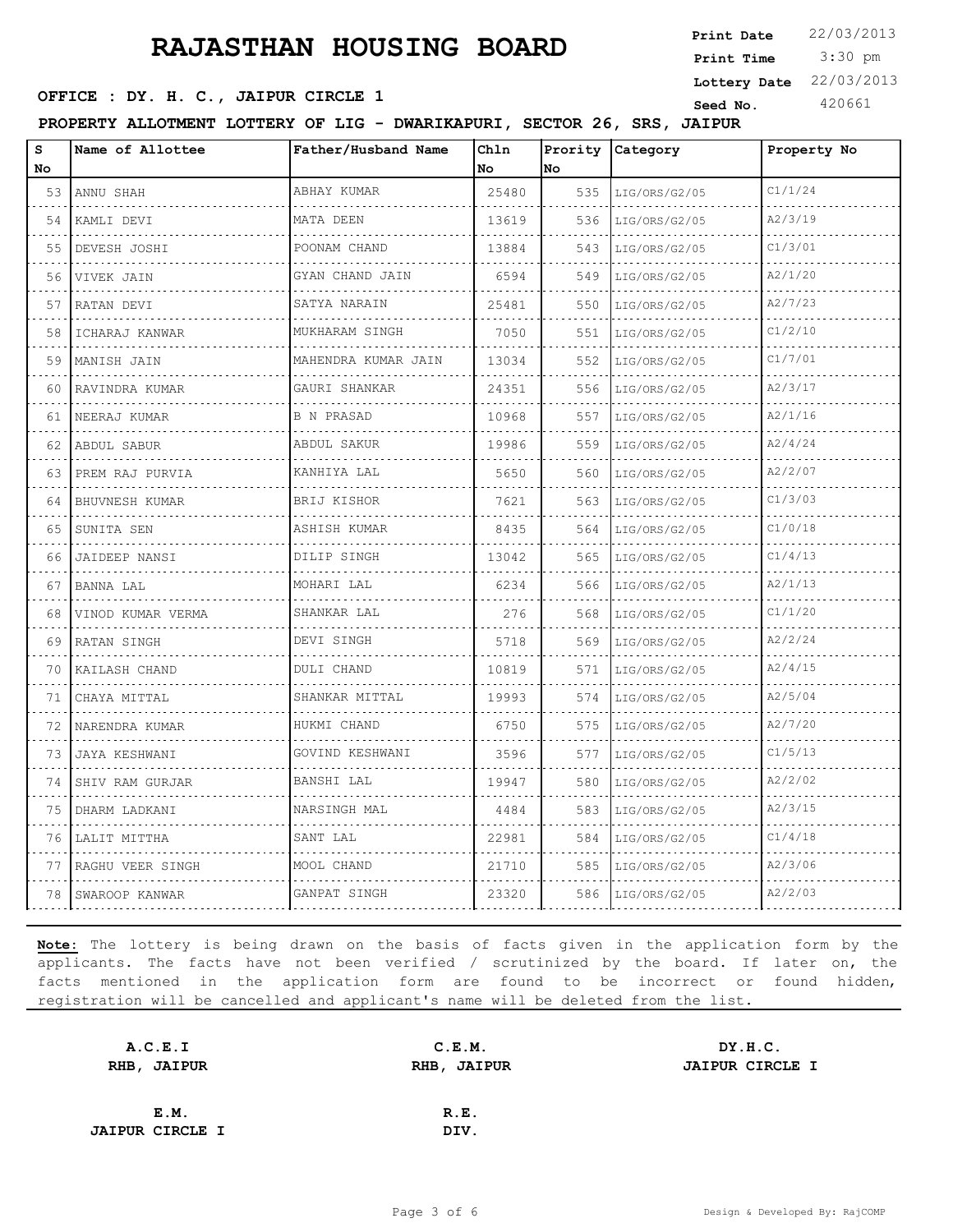3:30 pm **Print Date**  $22/03/2013$ **Print Time Lottery Date** 22/03/2013

### **SEED OFFICE : DY. H. C., JAIPUR CIRCLE 1 Seed No.** 420661

**PROPERTY ALLOTMENT LOTTERY OF LIG - DWARIKAPURI, SECTOR 26, SRS, JAIPUR**

| S<br>No. | Name of Allottee           | Father/Husband Name                  | Chln<br>No | Prority<br>No | Category      | Property No |
|----------|----------------------------|--------------------------------------|------------|---------------|---------------|-------------|
| 79       | RAJ KUMARI SHARMA          | LOKESH SHARMA<br>.                   | 12098      | 588           | LIG/ORS/G2/05 | A2/1/12     |
| 80       | AZEEZ KHAN                 | MUNSEEF KHAN                         | 23433      | 590           | LIG/ORS/G2/05 | C1/6/13     |
| 81       | KISHAN SAMTANI             | RAM CHANDRA                          | 18542      | 594           | LIG/ORS/G2/05 | C1/4/11     |
| 82       | SANTOSH JAIN               | KAPOOR CHAND<br><b>September 200</b> | 13765      | 599           | LIG/ORS/G2/05 | C1/6/19     |
| 83       | RAM BABU RAWAT             | JAGDISH NARAIN                       | 21626      | 600           | LIG/ORS/G2/05 | A2/3/21     |
| 84       | VIJENDRA SINGH             | POKAR RAM                            | 23960      | 604           | LIG/ORS/G2/05 | C1/2/14     |
| 85       | PARVEEN ARA                | ABDUL SALEEM                         | 3606       | 607           | LIG/ORS/G2/05 | A2/6/12     |
| 86       | REKHA JAIN                 | ASOK JAIN                            | 118        | 610           | LIG/ORS/G2/05 | C1/4/04     |
| 87       | VIMAL KUMAR                | MAHENDRA SINGH                       | 23959      | 611           | LIG/ORS/G2/05 | A2/4/02     |
| 88       | SAMPAT DEVI                | CHANDRA SHEKHAR                      | 19489      | 612           | LIG/ORS/G2/05 | A2/4/22     |
| 89       | RAVI KUMAR GUPTA           | RAGHU NATH PRASAD                    | 23929      | 617           | LIG/ORS/G2/05 | A2/7/04     |
| 90       | BABU LAL LAKHERA           | CHAJU LAL                            | 8206       | 621           | LIG/ORS/G2/05 | A2/2/11     |
| 91       | MUKESH SHARMA              | SAMPAT RAM                           | 16147      | 623           | LIG/ORS/G2/05 | C1/6/02     |
| 92       | DHARMENDRA GOYAL           | NAWAL KISHOR                         | 7856       | 624           | LIG/ORS/G2/05 | A2/2/09     |
| 93       | RAMESH KUMAR JHAMNANI<br>. | NENU RAM                             | 15946      | 630           | LIG/ORS/G2/05 | A2/3/14     |
| 94       | RAM DAYAL BAIRWA           | CHANDA LAL                           | 10282      | 282           | LIG/HPS/G2/05 | C1/5/06     |
| 95       | MANGHI DEVI                | TEEKAM DAS                           | 10130      | 443           | LIG/HPS/G2/05 | A2/4/06     |
| 96       | YUSUF ALI                  | HAKAM ALI                            | 12835      | 512           | LIG/HPS/G2/05 | C1/6/01     |
| 97       | ABHILASHA KAUSIK           | MAHESH KUMAR                         | 25380      | 517           | LIG/HPS/G2/05 | A2/7/03     |
| 98       | MANISH KAPOOR              | RAJENDRA KAPOOR                      | 2585       | 520           | LIG/HPS/G2/05 | C1/4/19     |
| 99       | SUMAN GUPTA                | SUBHASH GUPTA                        | 20085      | 521           | LIG/HPS/G2/05 | A2/6/08     |
| 100      | DHARM DAS SINDHI           | RANAIN DAS                           | 2617       | 522           | LIG/HPS/G2/05 | A2/7/24     |
| 101      | DINESH CHAND SHARMA        | HARI KISHAN                          | 6848       | 523           | LIG/HPS/G2/05 | C1/5/18     |
| 102      | SANDEEP SAXENA             | PRADEEP KUMAR                        | 15389      | 528           | LIG/HPS/G2/05 | A2/4/10     |
| 103      | DEVENDRA KUMAR JAIN        | GUMAN MAL                            | 23164      | 530           | LIG/HPS/G2/05 | A2/3/03     |
|          | 104 RESHMA                 | ABRAR BEG                            | 22528      | 531           | LIG/HPS/G2/05 | A2/2/13     |

| A.C.E.I                | C.E.M.      | DY.H.C.                |
|------------------------|-------------|------------------------|
| RHB, JAIPUR            | RHB, JAIPUR | <b>JAIPUR CIRCLE I</b> |
|                        |             |                        |
| E.M.                   | R.E.        |                        |
| <b>JAIPUR CIRCLE I</b> | DIV.        |                        |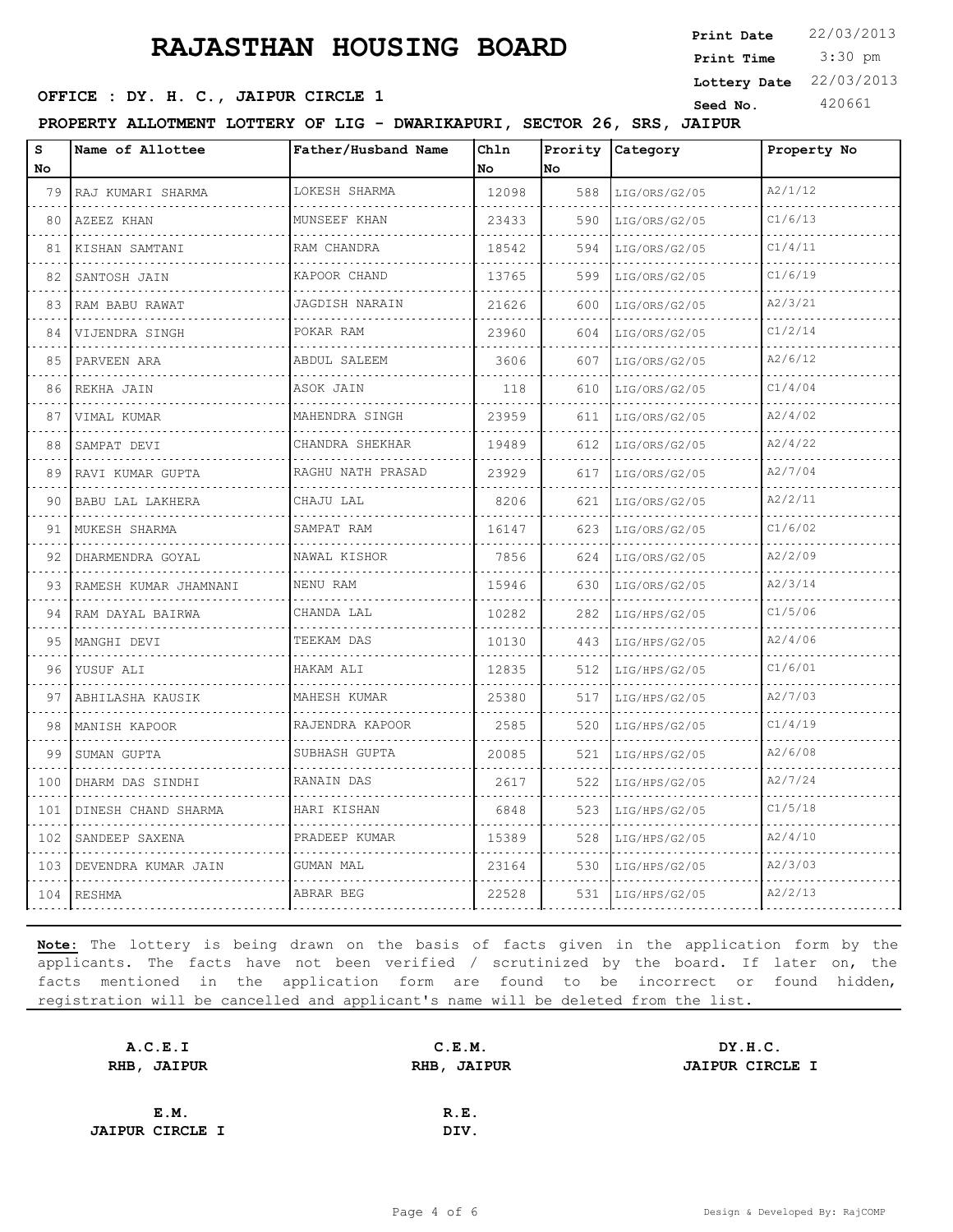3:30 pm **Print Date**  $22/03/2013$ **Print Time Lottery Date** 22/03/2013

### **SEED OFFICE : DY. H. C., JAIPUR CIRCLE 1 Seed No.** 420661

**PROPERTY ALLOTMENT LOTTERY OF LIG - DWARIKAPURI, SECTOR 26, SRS, JAIPUR**

| S<br>No                            | Name of Allottee                 | Father/Husband Name | Chln<br>No | Prority<br>No | Category           | Property No |
|------------------------------------|----------------------------------|---------------------|------------|---------------|--------------------|-------------|
| 105                                | RADHA DEVI                       | DURGA DEVI          | 9995       | 534           | LIG/HPS/G2/05      | A2/7/11     |
| .<br>106                           | د د د د د د د د د<br>SONIA SINGH | JITENDRA SINGH      | 20873      | 536           | LIG/HPS/G2/05      | A2/5/15     |
| a a s<br>107                       | SHIV GOTAM SEN                   | RADHE SHYAM SEN     | 19853      | 537           | LIG/HPS/G2/05      | C1/0/19     |
| 108                                | ANIL SHARMA                      | SITA RAM            | 10989      | 539           | LIG/HPS/G2/05      | A2/6/24     |
| .<br>109                           | RATI RAM SINGH                   | LAXMAN SINGH        | 502        | 540           | LIG/HPS/G2/05      | A2/3/20     |
| .<br>110                           | HEMANT BADLANI                   | UDHA RAM            | 2234       | 542           | LIG/HPS/G2/05      | A2/1/07     |
| 111                                | ANIKET KUMAR                     | VIRENDRA KUMAR      | 14146      | 543           | LIG/HPS/G2/05      | A2/7/21     |
| .<br>112                           | JUHI SAXENA                      | .<br>SANTOSH KUMAR  | 13601      | 545           | LIG/HPS/G2/05      | A2/7/08     |
| $\sim$ $\sim$ $\sim$ $\sim$<br>113 | SHRIKANT SHARMA                  | OM PRAKASH          | 16259      | 549           | LIG/HPS/G2/05      | C1/3/17     |
| 114                                | RAJ KUMAR                        | SURESH              | 23685      | 550           | LIG/HPS/G2/05      | C1/3/24     |
| .<br>115                           | .<br>SANJAY GUPTA                | NARENDRA GUPTA      | 10873      | 552           | LIG/HPS/G2/05      | A2/4/16     |
| 116                                | RAMESH SHARMA                    | VISHAN DAS          | 44         | 557           | LIG/HPS/G2/05      | C1/2/01     |
| 117                                | RAJESH KUMAR                     | NATHU LAL<br>.      | 1560       | 558           | LIG/HPS/G2/05      | C1/5/19     |
| .<br>118                           | .<br>ASHOK DAYALANI              | SHYAM DAYALANI      | 18713      | 559           | .<br>LIG/HPS/G2/05 | A2/7/12     |
| 119                                | DILIP KUMAR SHARMA               | INDRA KUMAR         | 11830      | 563           | LIG/HPS/G2/05      | A2/2/12     |
| 120                                | DAYAL H TEJVANI                  | HAJARI MAL          | 5075       | 564           | LIG/HPS/G2/05      | A2/5/02     |
| المتمام<br>121                     | MANISH MUDGAL                    | DINESH MUDGAL       | 18049      | 565           | LIG/HPS/G2/05      | A2/6/20     |
| 122                                | SUSHILA DEVI                     | RAMESH KUMAR        | 18600      | 566           | LIG/HPS/G2/05      | A2/1/09     |
| 123                                | MANOJ KUMAR SHARMA               | DAMODAR SHARMA<br>. | 270        | 567           | LIG/HPS/G2/05      | A2/5/19     |
| $\sim$ $\sim$ $\sim$ $\sim$<br>124 | AMIN KHAN                        | SARAIUDDIN          | 20193      | 568           | LIG/HPS/G2/05      | C1/6/24     |
| 125                                | JITENDRA KUMAR                   | SHAMBHU LAL         | 8436       | 569           | LIG/HPS/G2/05      | C1/2/13     |
| 126                                | PRADEEP SINGH                    | KAN SINGH           | 18558      | 570           | LIG/HPS/G2/05      | A2/0/22     |
| د د د د<br>127                     | MUMTAJ AGAVAN                    | ABDUL HAMID         | 15768      | 571           | LIG/HPS/G2/05      | C1/3/22     |
| 128                                | OM PRAKASH GUPTA                 | BHANSHYAM GUPTA     | 13239      | 572           | LIG/HPS/G2/05      | C1/5/05     |
| 129                                | BHODA RAM MEENA                  | REWAD MAL MEENA     | 24951      | 119           | LIG/ORS/G4/05      | C1/2/24     |
| 130                                | SUNTA VERMA                      | .<br>NAWAL KISHOR   | 9261       | 120           | LIG/ORS/G4/05      | C1/6/12     |

| A.C.E.I                | C.E.M.      | DY.H.C.                |
|------------------------|-------------|------------------------|
| RHB, JAIPUR            | RHB, JAIPUR | <b>JAIPUR CIRCLE I</b> |
|                        |             |                        |
| E.M.                   | R.E.        |                        |
| <b>JAIPUR CIRCLE I</b> | DIV.        |                        |